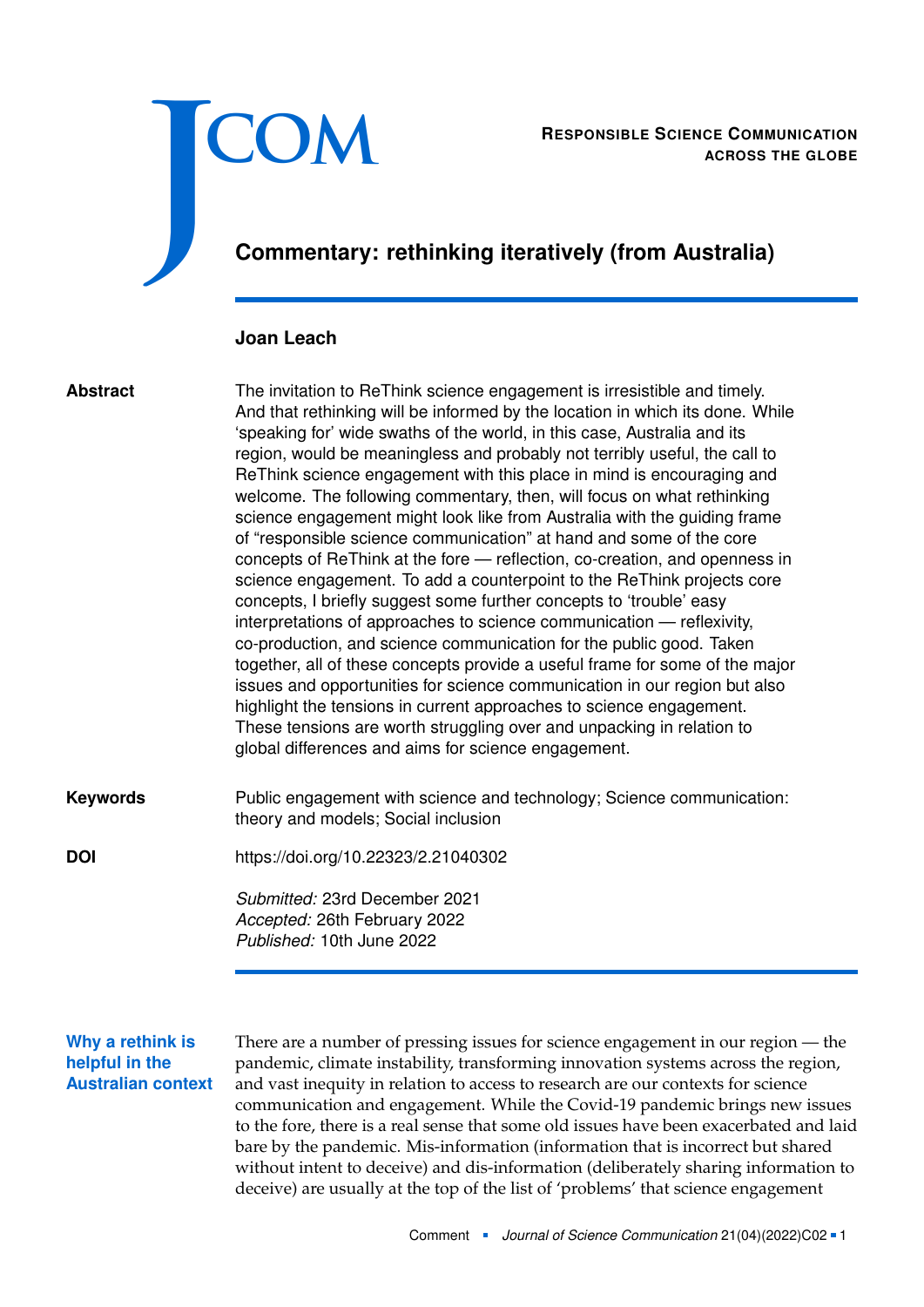might solve [Cacciatore, [2021\]](#page-4-0). This may prove to be unfortunate as this certainly is not one 'phenomena' and as other disciplines explore mis and dis-information they seem to recapitulate some of the early years of science communication debates about the wisdom of policing public statements about science. However, more fundamentally, information equity, public participation in science itself, and a renewed focus on the 'why' of science engagement — as in 'why do it?' — should perhaps be seen as more 'basic' to our current situation. A study by Metcalfe [\[2019\]](#page-4-1) found that, roughly 10 years ago, Australian science communication practitioners were aware of co-creation models, preferred engagement opportunities over one-way literacy drives, and were enthusiastic about evaluating their efforts. However, Australian institutions and funders preferred discreet events with experts talking to audiences in a uni-directional manner aimed at improving literacy and were reluctant or unable to allocate resources for evaluation. While no recent data has updated this view, the tension between what practitioners want or know to be useful and productive science engagement and what is possible in the Australian institutional context remains a vexed issue.

#### **Co-creation and co-production**

Co-creation is intuitively a good idea to guide collaboration and encourage a set of practices to invite a range of perspectives into science engagement, but we rush to these practices at our peril. The basic idea seems to be that science communication practitioners should be a conduit for co-creation of events, communication products, digital spaces, and collaborative design. In this issue, colleagues give a productive example of how co-creation can happen, emphasising a co-design process, carefully curated collaborative spaces, and ample opportunity to collaborate and to reflect on that collaboration (this issue, "Co-design methodological approach for citizen science communication strategies directed to quadruple-helix stakeholders"). Such examples are useful, if only because such well-resourced opportunities remain a rarity, especially in Australia. And while the resourcing of co-creation opportunities is perhaps a common enough concern, it also raises issues about the other enabling features that true co-creation needs. That is, there are a number of barriers to co-creation, not just resources; some of these barriers are the ways in which co-creation itself is conceptualised. The most concerning of these conceptions is that co-creation will be a process that leads to progressive and inclusive outcomes, especially when scientific knowledge is part of the equation of co-creation. The ambivalence about co-creation activities is not that, as a set of practices, they cannot work; it is more about what other preconditions need to be met for them to work.

A prior notion of co-production Sheila Jasanoff might inform our practices more fully — we may need to think of our co-creation practices in a different way before they can be successful. Jasanoff writes "briefly stated, co-production is shorthand for the proposition that the ways in which we know and represent the world (both nature and society) are inseparable from the ways in which we choose to live in it" [Jasanoff, [2004,](#page-4-2) p. 2]. For science engagement, we need to slow down, unpack, and understand this insight fully. Otherwise, co-creation can be a way of perpetuating, at worst, inequity, at best, the status quo. We must first understand the ways in which the practices of engagement itself produce part of the social and perhaps scientific order. It is apparent that, even in 2021, science communicators, knowledge brokers, science engagement practitioners still predominantly take 'science' as their object and the outcomes of research as the starting point for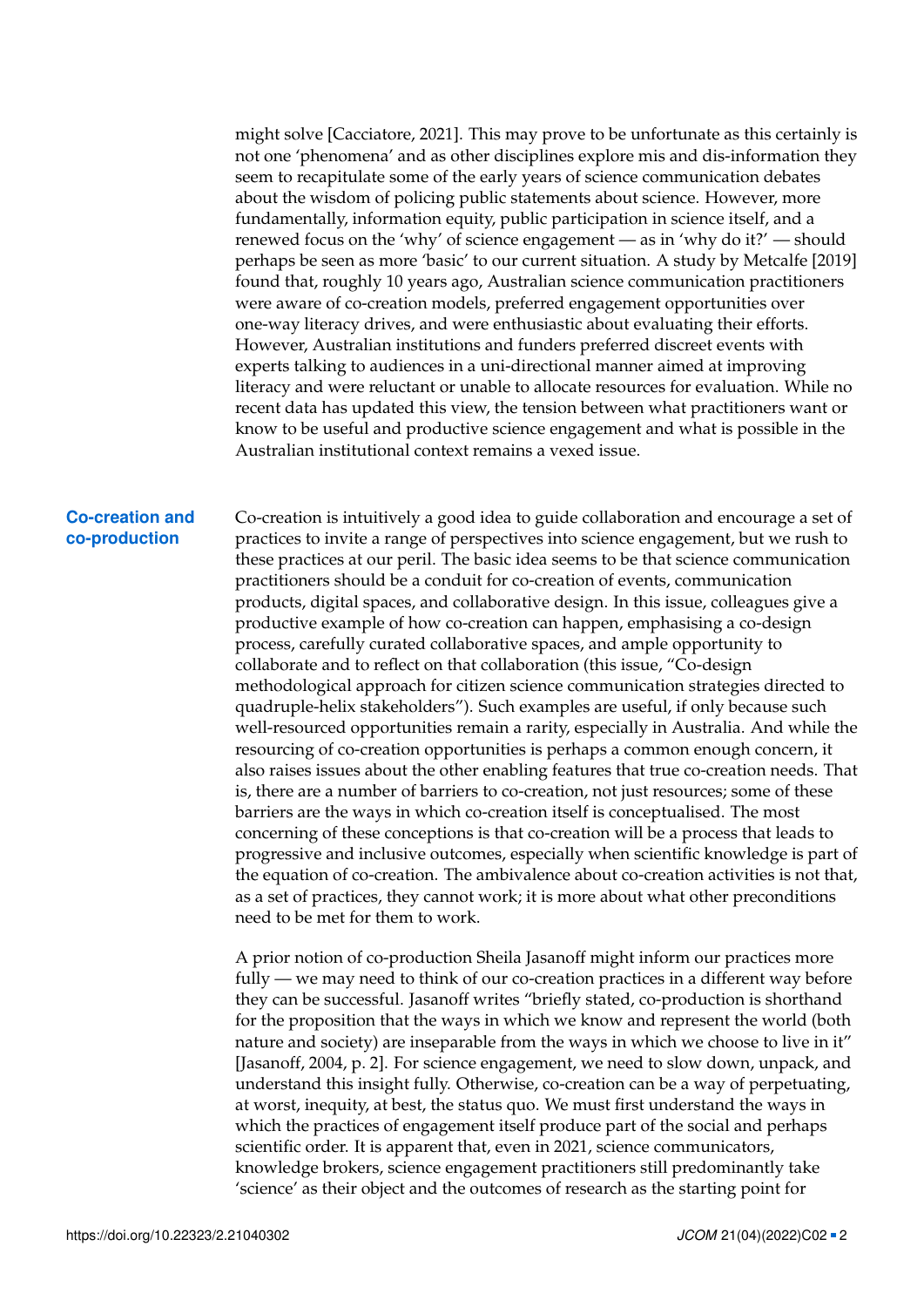co-creation. While many would argue that co-creating joint outcomes means 'upstreaming' the core questions that get asked in research to early in the process, and including a diversity of perspectives in formulating research, there is little evidence that this routinely happens and inadequate reflection on what it would mean if it did. Would the purpose be to change the outcomes of research? The outcomes and methods of science? Society? Would the outcomes change our assumptions about anything?

Where this is most obvious in the Australian context is in relation to the rich knowledge of Indigenous Australians, knowledge that is routinely gestured at, but seldom called upon to formulate research questions that are called 'scientific' [Norris, [2014\]](#page-4-3). So 'engagement' can surely happen with Indigenous Australians, social scientists can co-create with Indigenous Australians, but 'doing' scientific research from an Indigenous perspective still does not enjoy the pre-eminence that has emerged from the ideas of a 60,000 year old culture. There are some hopeful signs that this can change and in areas of ecology (the Atlas of Living Australia [https://www.ala.org.au/indigenous-ecological-knowledge/\)](https://www.ala.org.au/indigenous-ecological-knowledge/), astronomy, and mapping (Sam Provost), indigenous researchers are changing the assumptions of fields quite radically. But what the rush to 'co-creation' obscures is that there are entire realms of knowledge that are assumed to be 'social' while others are clearly seen as 'scientific' — science engagement is currently positioned to reinforce these assumptions about knowledge, not question them.

The Australian situation indicates what is at stake at understanding the features of co-production before rushing to the practices of co-creation, as useful as they might be. The routine demarcation of indigenous knowledges as 'cultural' and Western science as 'scientific' has been part and parcel of Australian postcolonial knowledge co-production. To encourage science engagement, with this demarcation intact does not advance responsible science engagement nor does it provide an equitable stance among collaborators.

#### **Reflection and reflexivity**

The pandemic has, amongst other things, encouraged reflection. Methodologically, this has been evidenced by the number of pandemic diaries that have appeared as researchers struggle to understand and make meaning in real time [see for example Metcalfe et al., [2020;](#page-4-4) Barbelet, Bryant and Spencer, [2021\]](#page-4-5). The ReThink project also makes ample use of reflection to guide practitioners in their thinking and to "intensify the interactions they had with audiences even more" [Roedema et al., [2021\]](#page-4-6). The implications of being reflective through the ReThink experiments and diaries are said to enable practitioners to "deploy openness and reflexivity actions". In their article in this issue "Using design to stimulate reflexivity about responsible science communication," Salmon and Bailey describe a process whereby science communication theory becomes 'practice-able' and where their own understandings are transformed. This is especially exciting because, while instances of reflective practitioners are commonplace, reflexivity — where practices change due to reflection and are acknowledged to do so, are rare. A key open question — what does practicing science engagement do for the practice of scientists? Does the nature of the questions they ask, their methods, their interpretations change after they have done engagement with a range of publics? How would we characterise that change — is it progressive?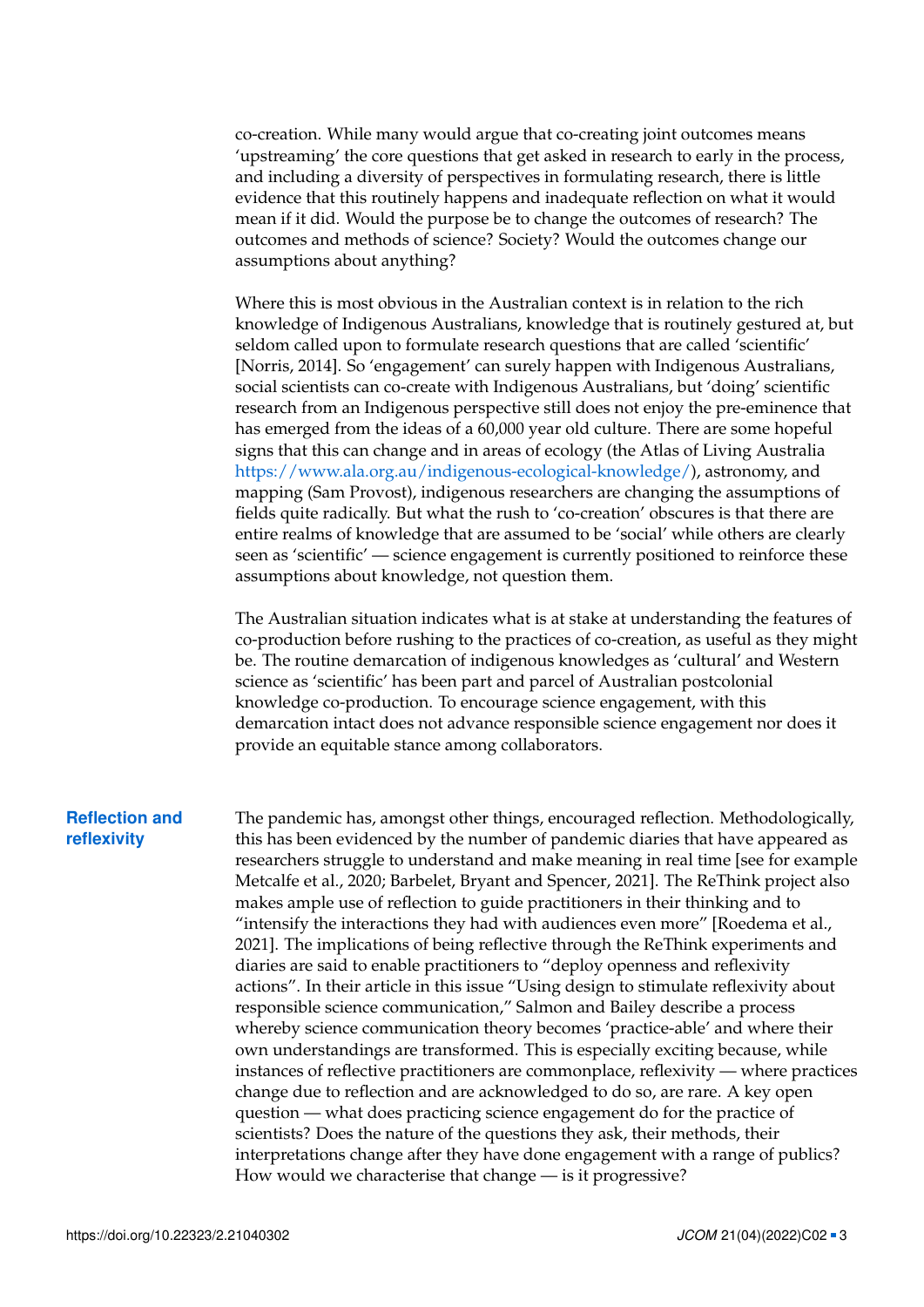This is an important question for the future of science engagement in Australia (and beyond). As a country with a relatively long history in science communication and public engagement with science, at least institutionally for 60 years [Gascoigne et al., [2020\]](#page-4-7) and a number of awards for science communication and communicators, the achievements and success stories are remarkably thin. The transformative potential of the reflexive scientist and their ability to connect with multiple audiences *and* feed back the results of those connections into the practice of science needs further exploration. Diaries and interviews as well as the design opportunities described in this issue have great promise for answering the open question about what reflexivity does for science — and what it means for the future of science communication.

#### **Openness and the public good**

The ReThink report champions a specific approach to 'openness' as an individual capacity expressed in interpersonal settings with a largely psychological dimension. For science communicators, the report argues "openness refers to the ability to temporarily put aside one's own perspective in order to be able to take an open look towards the perspective of 'the other' (ReThink 16). While this is an important perspective to take as an interpersonal communication stance, this needs to be balanced with a more social and institutional expression of openness among practitioners. This social stance toward openness might further broaden the institutional roles and capacities of science engagement practitioners. To complement the work that the ReThink team has done and position science engagement practitioners for future success, it would be interesting to find out how individual capacities for openness map against explorations of what science engagement is for. One can imagine that openness could be a rhetorical stance that initiates conversations between people about science and research, but goes no further. This is a fundamentally normative issue, less about individual capacities and more about the ethics and epistemology of the field of practice. In the Australian context, a group of science engagement practitioners and scholars are circling around the idea of science communication for the public good and are commencing a program of work under the aegis of a UNESCO chair for Science Communication and the Public Good held by Sujatha Raman [see, for example, Raman et al., [2018\]](#page-4-8). We hope to complement the work that the ReThink team has done on individual repertoires and openness in science engagement with an approach that defines the public good ends of science engagement and links them with other normative questions — is information equity a human right? Is access to science?

### **ReThinking iteratively**

The rich and provocative work in this issue, reporting on both the ReThink project and colleagues responses around the world stimulates an opportunity to iterate and rethink science engagement in new ways. The core concepts of reflection, openness, and co-creation open up more questions about the history and future of our field. The 'reflective turn' to diaries and other autoethnographic methods is already rendering important insights. Pressing on to incorporate those insights to change and transform science and science communication will not come easy and may require the field to question some of its fundamental assumptions. Likewise, inclusiveness and responsibility require inviting others in through co-designed and co-created engagement opportunities, but that may not be enough for responsible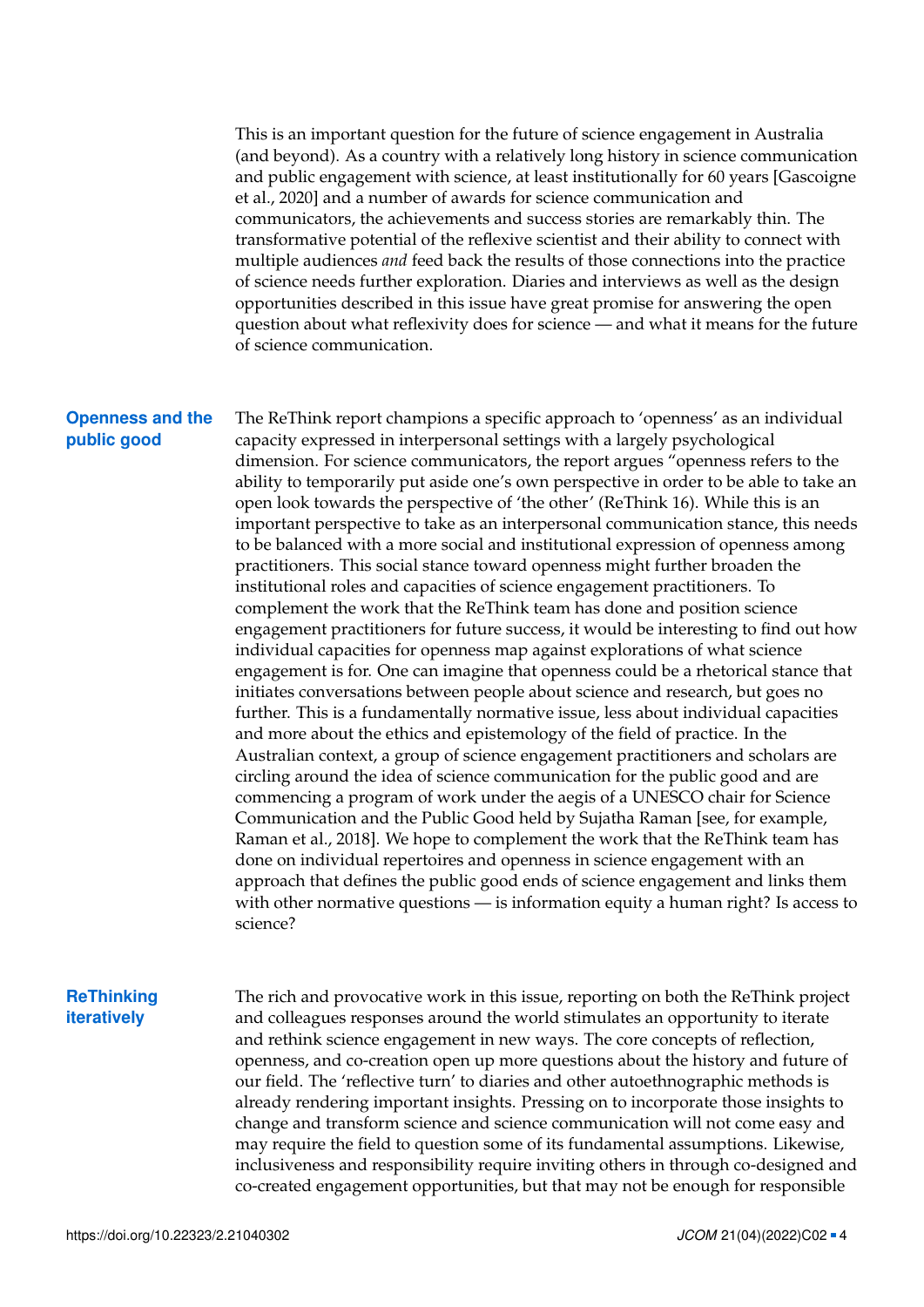science engagement, at least in Australia, where the fundamental assumptions about what people are being invited to do need more reflection and transformation. Openness, too, needs iteration; while individuals can display a capacity for it, what does it mean for an entire field to adopt openness as a concept? These are bright questions emerging from a dark time of pandemic and, in Australia, dramatic climate change. They point to a world, from where I sit, where it is time to answer the normative question of what science communication and engagement, reflective/reflexive, co-created/co-produced, with an open or public orientation is for.

- <span id="page-4-8"></span><span id="page-4-7"></span><span id="page-4-6"></span><span id="page-4-5"></span><span id="page-4-4"></span><span id="page-4-3"></span><span id="page-4-2"></span><span id="page-4-1"></span><span id="page-4-0"></span>**References** Barbelet, V., Bryant, J. and Spencer, A. (15th July 2021). 'Local humanitarian action during Covid-19: findings from a diary study'. *ODI*. HPG working paper. URL: [https://odi.org/en/%20publications/local-humanitarian-action-du](https://odi.org/en/%20publications/local-humanitarian-action-during-covid-19-findings-from-a-diary-study) [ring-covid-19-findings-from-a-diary-study](https://odi.org/en/%20publications/local-humanitarian-action-during-covid-19-findings-from-a-diary-study).
	- Cacciatore, M. A. (2021). 'Misinformation and public opinion of science and health: Approaches, findings, and future directions'. *Proceedings of the National Academy of Sciences* 118 (15). <https://doi.org/10.1073/pnas.1912437117>.
	- Gascoigne, T., Schiele, B., Leach, J., Riedlinger, M., Lewenstein, B. V., Massarani, L. and Broks, P., eds. (2020). Communicating Science: A Global Perspective. 1st ed. Canberra, Australia: Australian National University Press. <https://doi.org/10.22459/cs.2020>.
	- Jasanoff, S. (2004). 'Ordering knowledge, ordering society'. In: States of knowledge: the co-production of science and social order. Ed. by S. Jasanoff. London, U.K.: Routledge, pp. 13–45. <https://doi.org/10.4324/9780203413845>.
	- Metcalfe, J. (2019). 'Comparing science communication theory with practice: an assessment and critique using Australian data'. *Public Understanding of Science* 28 (4), pp. 382–400. <https://doi.org/10.1177/0963662518821022>.
	- Metcalfe, J., Riedlinger, M., Bauer, M. W., Chakraborty, A., Gascoigne, T., Guenther, L., Joubert, M., Kaseje, M., Herrera-Lima, S., Revuelta, G., Riise, J. and Schiele, B. (2020). 'The COVID-19 mirror: reflecting science-society relationships across 11 countries'. *Journal of Science Communication* 19 (07), A05. <https://doi.org/10.22323/2.19070205>.
	- Norris, R. (20th April 2014). 'Aboriginal people how to misunderstand their science'. *The Conversation*. URL: [https://theconversation.com/aboriginal-pe](https://theconversation.com/aboriginal-people-how-to-misunderstand-their-science-23835) [ople-how-to-misunderstand-their-science-23835](https://theconversation.com/aboriginal-people-how-to-misunderstand-their-science-23835).
	- Raman, S., Hobson-West, P., Lam, M. E. and Millar, K. (2018). ''Science Matters' and the public interest'. In: Science and the politics of openness. Manchester University Press. <https://doi.org/10.7765/9781526106476.00022>.
	- Roedema, T., Streekstra, K., Berendrecht, E., Vries, Y. de, Ramaaker, E., Schoute, K., Rerimassie, V. and Kupper, F. (June 2021). *EU ReThink Report: Strategies Towards a Reflective Practice for Science Communicators in Order to Open-up Sensemaking Practices of Citizens*. <https://doi.org/10.5281/zenodo.505555>.